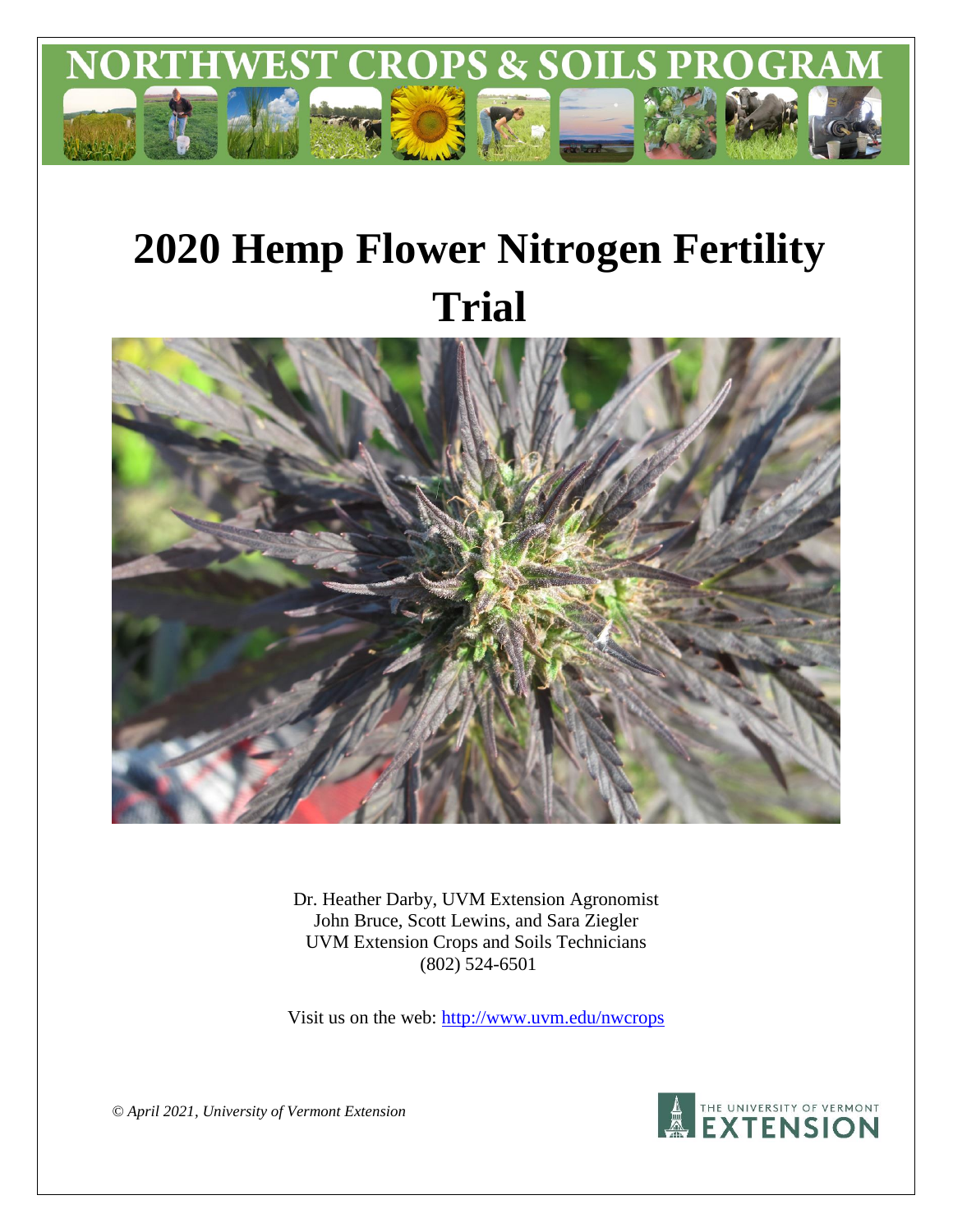#### **2020 HEMP FLOWER NITROGEN FERTILITY TRIAL**

Dr. Heather Darby, University of Vermont Extension heather.darby[at]uvm.edu

Hemp is a non-psychoactive variety of *Cannabis sativa* L. The crop is one of historical importance in the U.S. and re-emerging worldwide importance as medical providers and manufacturers seek hemp as a renewable and sustainable resource for a wide variety of consumer and industrial products. Hemp grown for all types of end-use (health supplement, fiber, and seed) contains less than 0.3% tetrahydrocannabinol (THC). Some hemp varieties intended to produce a health supplement contain relatively high concentrations of a compound called cannabidiol (CBD), potentially 10-15%. The compound CBD has purported benefits such as relief from inflammation, pain, anxiety, seizures, spasms, and other conditions. The CBD compound is the most concentrated in the female flower buds of the plant, however, it is also in the leaves and other plant parts as well.

To produce hemp for flower, the plant is generally grown intensively as a specialty crop and the flowers are cultivated for maximum growth. The various cannabinoids and terpenes concentrated in the flower buds are often extracted and incorporated into topical products (salves, lip balm, lotion) and food and is available in pill capsules, powder form, and more, which can be found in the market today. To help farmers succeed, agronomic research on hemp is needed in the United States. University of Vermont in partnership with [CASE Institute](https://www.caseinstitute.org/) (https://www.caseinstitute.org/), evaluated the impact of five different nitrogen (N) application rates on the growth habit, yield, flower quality, and whole plant nutrient concentration of hemp.

# **MATERIALS AND METHODS**

The trial was initiated at Borderview Research Farm in Alburgh, Vermont (Table 1) and the experimental design was a randomized complete block design with four replications. Plots consisted of five plants spaced 5' apart in the row and plot treatments consisted of five N application rates including a Control (0 lbs N ac<sup>-1</sup>), 75, 100, 125, and 150 lbs N ac<sup>-1</sup>.

|                           | <b>Borderview Research Farm</b>    |
|---------------------------|------------------------------------|
| Location                  | Alburgh, VT                        |
| Soil type                 | Benson rocky silt loam, 3-5% slope |
| <b>Previous crop</b>      | Winter Canola                      |
| <b>Plot size</b>          | $5' \times 20'$                    |
| <b>Plant spacing (ft)</b> | $5' \times 5'$                     |
| <b>Plant material</b>     | Seedling                           |
| <b>Planting date</b>      | $9-Jun$                            |
| <b>Harvest date</b>       | 8-Oct                              |

**Table 1. Agronomic information for the hemp variety trial, Alburgh, VT, 2020.**

The 4-week old hemp seedlings (variety Lifter) were transplanted on 9-Jun into a seed bed prepared with conventional tillage. A cover crop mixture of crimson clover and annual ryegrass was planted between rows on 15-Jun. Drip irrigation was setup to supply moisture as needed by the hemp plants. Plots received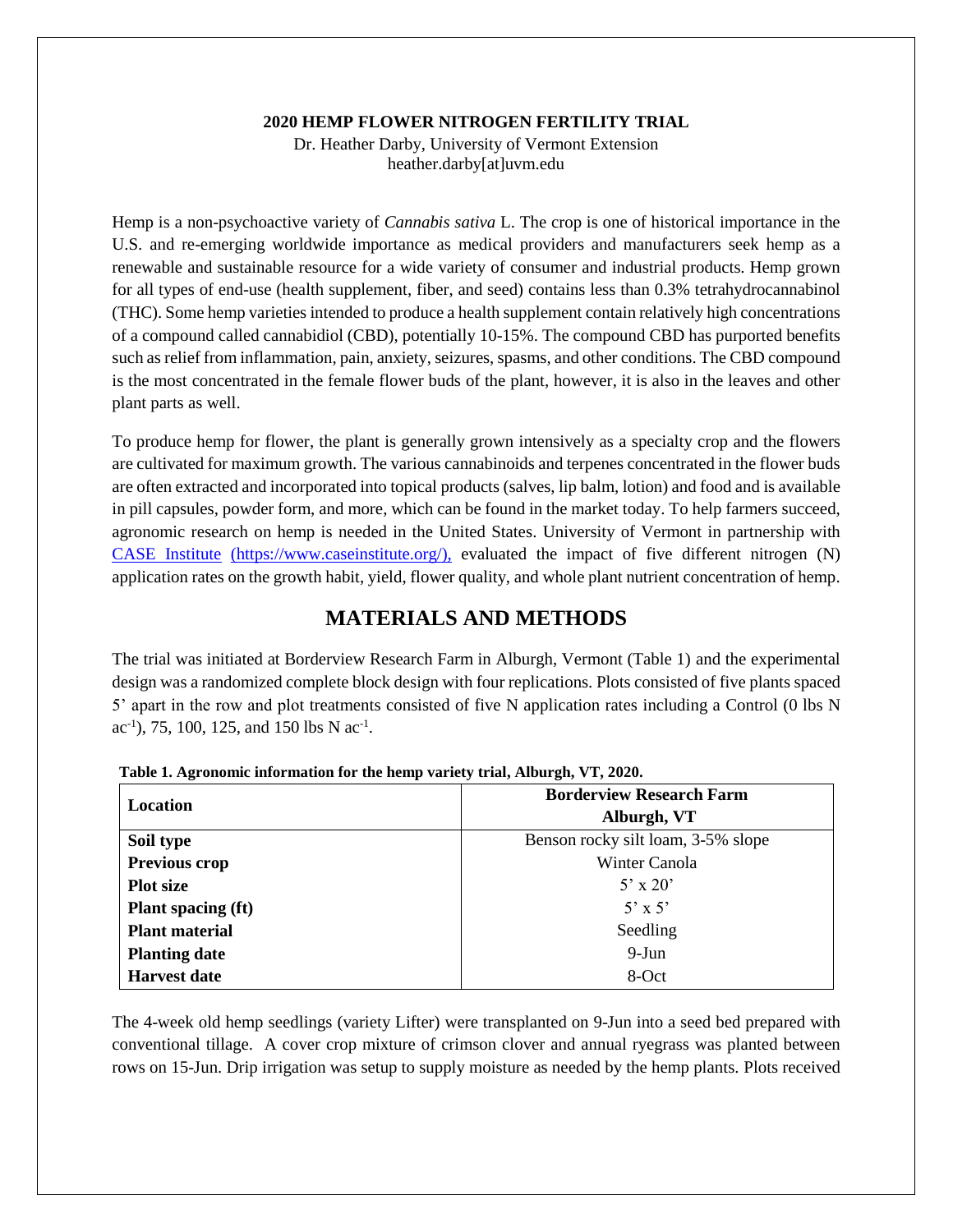nitrogen fertility in split applications over an eight-week period starting on 26-Jun in the form of ammonium nitrate plus sulfur (URAN 28-0-0) applied directly to individual plants (Table 2).

| <b>Treatment</b>                           | <b>Total</b><br>application rate<br>$28 - 0 - 0$ | Weekly<br>application rate    | Weekly<br>application rate |
|--------------------------------------------|--------------------------------------------------|-------------------------------|----------------------------|
| $\mathbf{lbs} \mathbf{N} \mathbf{ac}^{-1}$ | $\text{gal} \text{ ac}^{-1}$                     | $\gamma$ gal ac <sup>-1</sup> | $mL$ plant <sup>-1</sup>   |
| 0                                          | $\theta$                                         | $\Omega$                      | $\theta$                   |
| 75                                         | 23.1                                             | 2.89                          | 6.27                       |
| <b>100</b>                                 | 30.8                                             | 3.85                          | 8.36                       |
| 125                                        | 38.5                                             | 4.81                          | 10.5                       |
| 150                                        | 46.1                                             | 5.77                          | 12.5                       |

|  |  |  | Table 2. Weekly hemp nitrogen fertility rates (28-0-0). |  |  |  |
|--|--|--|---------------------------------------------------------|--|--|--|
|--|--|--|---------------------------------------------------------|--|--|--|

Irrigation was applied on a weekly basis at a rate of 8000 gallons of water per acre delivered via drip tape. Irrigation duration and amount was modified based on weekly rainfall. Prior to harvest, plant height and width was measured from all harvested plants in each plot. From each plot, flower samples were taken from the top 8" of colas and were sent to Bia Diagnostics (Colchester, VT) for analysis of major cannabinoids.

For each plant harvested, the whole plant weight was recorded. On 8-Oct, all plants were harvested and were broken down into smaller branched sections and larger "fan" or "sun" leaves were removed by hand, while smaller leaves were left attached since they subtend from the flower bract. Remaining stems were then bucked using the BuckmasterPro Bucker (Maple



**Image 1. Centurion Pro Gladiator Trimmer (Maple Ridge, BC, Canada).**

Ridge, BC, Canada) and remaining leaf material and buds were collected. Wet bud and leaf material was then run through the CenturionPro Gladiator Trimmer (Maple Ridge, BC, Canada) (Image 1).

Wet bud weight and unmarketable bud weight were recorded. The flower buds were then dried at 80<sup>°</sup> F or ambient temperature with airflow until dry enough for storage without molding. A subsample of flower bud from each plot was dried in a small dehydrator and wet weights and dry weights were recorded in order to calculate the percent moisture of the flower buds. The percent moisture at harvest was used to calculate dry matter yields. Metrics were collected for each of the two harvested plants within each plot and a plot average was calculated.

The day prior to harvest (7-Oct), one plant per plot was harvested and chipped to be analyzed for whole plant nutrient concentrations. A subsample of chipped plants was taken, dried, and sent to Dairy One in Ithaca, NY for nutrient analysis.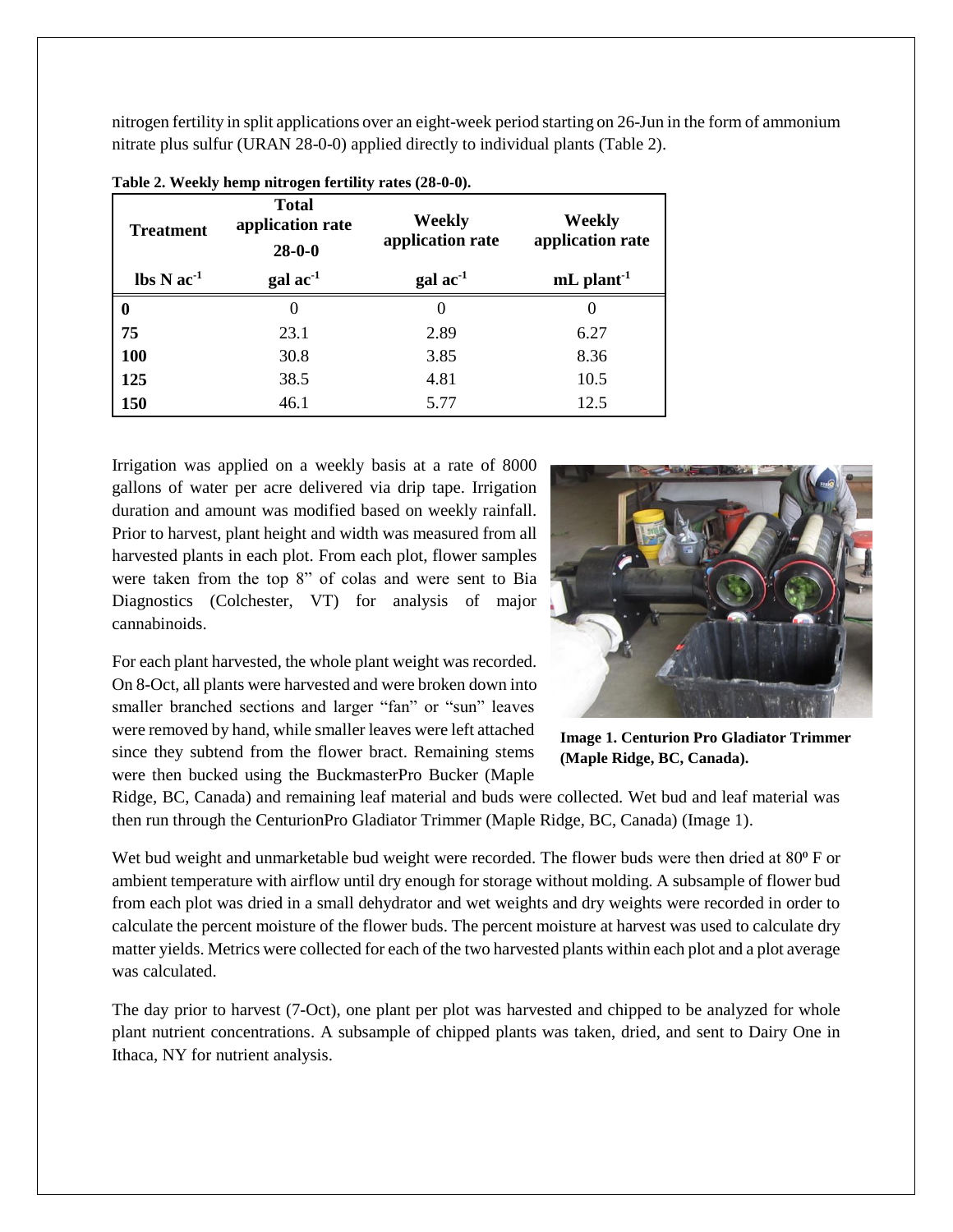Yield data and stand characteristics were analyzed using mixed model analysis using the mixed procedure of SAS (SAS Institute, 1999). Replications within the trial were treated as random effects, and treatments were treated as fixed. Treatment mean comparisons were made using the Least Significant Difference (LSD) procedure when the F-test was considered significant ( $p<0.10$ ).

Variations in yield and quality can occur because of variations in genetics, soil, weather, and other growing conditions. Statistical analysis makes it possible to determine whether a difference among treatments is real or whether it might have occurred due to other variations in the field. At the bottom of each table a p-value is presented for each variable that showed statistical significance (p-value  $\leq 0.10$ ). In this case, the difference between two treatments within a column is equal to or greater than the least significant difference (LSD) value and you can be sure that for 9 out of 10 times, there is a real difference between the two treatments. In this example, treatment C is significantly different from treatment A but not from treatment B. Treatment B and treatment C have share the same letter 'a' next to their yield value, to indicate that these results are statistically similar. The difference between treatment C and treatment B is equal to 1.5, which

is less than the LSD value of 2.0. This means that these treatments did not differ in yield. The difference between treatment C and treatment A is equal to 3.0, which is greater than the LSD value of 2.0. This means that the yields of these treatments were significantly different from one another. The letter 'b' next to treatment A's yield value shows that this value is significantly different from treatment B and treatment C, which have the letter 'a' next to their value.

| <b>Treatment</b>           | Yield            |
|----------------------------|------------------|
| A                          | 6.0 <sub>b</sub> |
| R                          | 7.5a             |
| C                          | 9.0a             |
| LSD (p-value $\leq 0.10$ ) | 2.0              |

Participants of State Hemp Programs intending to grow should acknowledge state and federal regulations regarding hemp production and registration. Growers must register within their intended state for production and must adhere to most current or active rules and regulations for production within a grower's given state. Regulations are subject to change from year to year with the development and approval of proposed program rules and it is important to note that regulations may vary across state lines and may be impacted by pending federal regulations. Please refer to the following link for a detailed outline of proposed rules in Vermont, as well as additional information regarding the Vermont Agency of Agriculture, Food and Markets (VAAFM) Hemp Program:

[https://agriculture.vermont.gov/public-health-agricultural-resource-management-division/hemp-program.](https://agriculture.vermont.gov/public-health-agricultural-resource-management-division/hemp-program)

## **RESULTS**

Seasonal precipitation and temperature were recorded with a Davis Instrument Vantage Pro2 weather station, equipped with a WeatherLink data logger at Borderview Research Farm in Alburgh, VT (Table 3). The growing season was defined by hot and dry conditions throughout the summer months, punctuated by a handful of larger, infrequent rain events seen largely in August. June was especially dry during the transplant and establishment period for our hemp trials with below average precipitation in much of the growing season. Average temperatures during the growing period were 4.11 degrees higher than the 30 year average for the season with a 5.5% higher growing degree day accumulation for the year.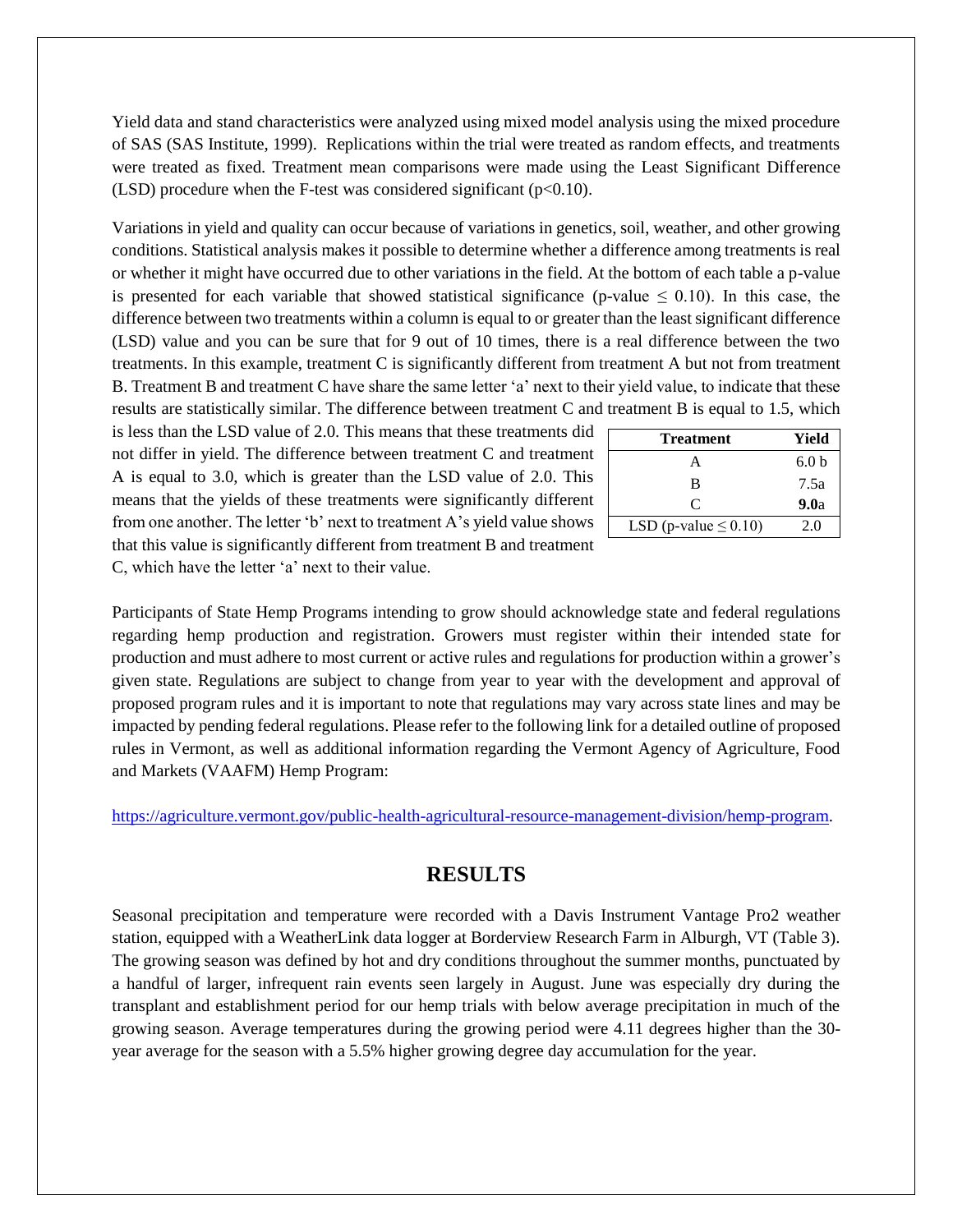| Alburgh, VT                         | June    | July    | August         | September | October |
|-------------------------------------|---------|---------|----------------|-----------|---------|
| Average temperature $({}^{\circ}F)$ | 66.9    | 74.8    | 68.8           | 59.2      | 48.3    |
| Departure from normal               | 1.08    | 4.17    | 0.01           | $-1.33$   | 0.19    |
|                                     |         |         |                |           |         |
| Precipitation (inches)              | 1.86    | 3.94    | 6.77           | 2.75      | 3.56    |
| Departure from normal               | $-1.77$ | $-0.28$ | 2.86           | $-0.91$   | 0.00    |
|                                     |         |         |                |           |         |
| Growing Degree Days (Base 50°F)     | 516     | 751     | 584            | 336       | 126     |
| Departure from normal               | 35      | 121     | $\overline{2}$ | $-24$     | $-6$    |

**Table 3. Seasonal weather data collected in Alburgh, VT, 2020.**

Based on weather data from a Davis Instruments Vantage Pro2 with WeatherLink data logger. Historical averages are for 30 years of NOAA data (1981-2010) from Burlington, VT.

Plant height did not differ significantly between N application rates (Table 4) with plants reaching an average of 157 cm tall. Whole plant weights were significantly different across treatments with plants receiving no supplemental nitrogen (control) and the 75 lbs  $N$  ac<sup>-1</sup> rates having the lowest average plant weights compared to the top performer of 100 lbs N  $ac^{-1}$  at 16.5 lbs plant<sup>-1</sup>. The 150 and 125 lbs N  $ac^{-1}$  rates were statistically similar to the top performer, but weights were slightly lower at 15.8 and 15.0 lbs plant<sup>-1</sup> respectively.

| Treatment                            | Plant height | Plant weight          |
|--------------------------------------|--------------|-----------------------|
| $\text{lbs} \text{N} \text{ac}^{-1}$ | cm           | $lbs plant-1$         |
| Control                              | 159          | $b^{\dagger}$<br>14.0 |
| 75                                   | 152          | 14.2 $b$              |
| 100                                  | 155          | 16.5<br><sub>a</sub>  |
| 125                                  | 161          | 15.0<br>ab            |
| 150                                  | 155          | 15.8<br>ab            |
| $LSD(0.10)$ $\ddagger$               | <b>NS¥</b>   | 2.22                  |
| <b>Trial Mean</b>                    | 157          | 15.1                  |

**Table 4. Hemp whole plant weight, height, and width, Alburgh, VT, 2020.**

 $\dagger$ Within a column treatments marked with the same letter were statistically similar ( $p=0.10$ ).

**‡**LSD – Least significant difference at p=0.10.

**¥**NS – No significant difference between treatments.

Total bud weight, leaf weight, and stem weight were measured at harvest to further evaluate growth characteristics of each nitrogen application rate (Table 5). In general, plants across treatments appeared to be fairly uniform in growth habit with little to no observable differences in appearance. Across the trial, very few differences were apparent with only the bud weight of plants showing some treatment effect. Plants receiving the 100 lbs N ac<sup>-1</sup> treatment had the highest overall average bud weight at 6.87 lbs plant<sup>-1</sup> and were statistically similar to the 150 lbs N  $ac<sup>-1</sup>$  treatment at 6.64 lbs plant<sup>-1</sup>. Other treatments yielded approximately 1 lb less per plant. With the Lifter cultivar in this trial, plants were on average 41.3% bud material, 25.2% stem, and 33.5% leaf. While leaf weights were not significantly different across treatments, the highest three rates of nitrogen did have the highest amount of leaf material within the trial, especially when comparing to the leaf weight of the control at 4.77 lbs plant<sup>-1</sup>. The amount of total leaf or stem material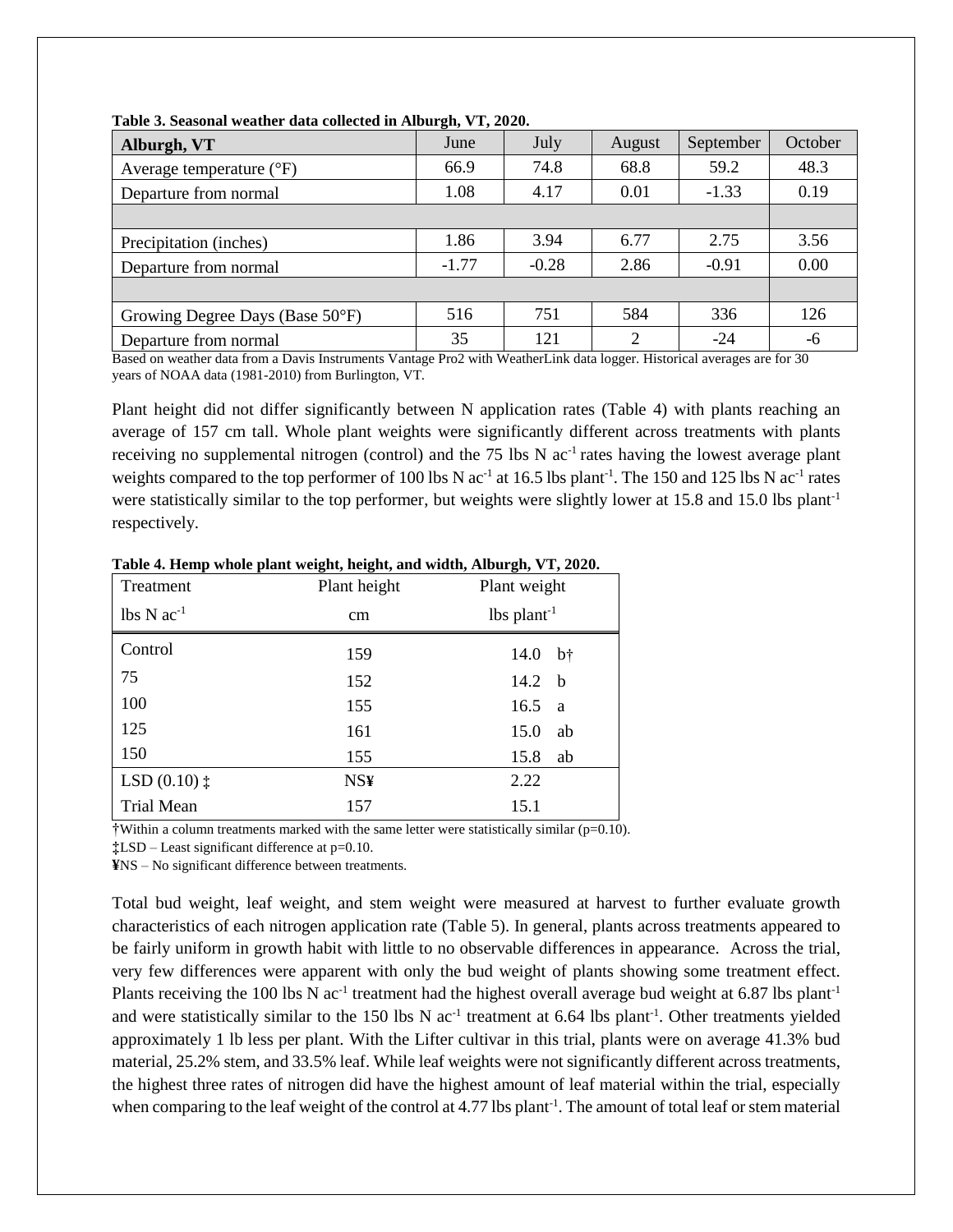can influence a number of factors such as harvest time to remove excess leaf material for trimmed flower or harvestable plant material in a biomass production system. Amount of time required to harvest plants could vary drastically depending on desired end-product and intricacy of trimming, influenced largely by overall plant size and proportions of bud, leaf, and stem material.

| Treatment                                  | <b>Stem</b><br>weight | <b>Stem</b><br>weight | Bud weight                | Bud weight | Leaf weight               | Leaf weight | Bud:stem  | Leaf:stem |
|--------------------------------------------|-----------------------|-----------------------|---------------------------|------------|---------------------------|-------------|-----------|-----------|
| $\text{lbs} \, \text{N} \, \text{ac}^{-1}$ | $lbs plant-1$         | % total               | $lbs$ plant <sup>-1</sup> | % total    | $lbs$ plant <sup>-1</sup> | % total     |           |           |
| Control                                    | 3.40                  | 24.6                  | $b\dagger$<br>5.84        | 42.1       | 4.77                      | 33.3        | 1.74      | 1.40      |
| 75                                         | 3.69                  | 25.8                  | 5.62<br><sub>b</sub>      | 40.6       | 4.84                      | 33.7        | 1.60      | 1.31      |
| 100                                        | 4.34                  | 26.2                  | 6.87<br>a                 | 41.8       | 5.29                      | 32.0        | 1.60      | 1.24      |
| 125                                        | 3.94                  | 25.4                  | 5.68<br><sub>b</sub>      | 39.8       | 5.34                      | 34.8        | 1.64      | 1.39      |
| 150                                        | 3.72                  | 23.8                  | 6.64<br>a                 | 42.4       | 5.47                      | 33.7        | 1.79      | 1.46      |
| LSD $(0.10)$ $\ddagger$                    | <b>NS¥</b>            | <b>NS</b>             | 0.667                     | <b>NS</b>  | <b>NS</b>                 | <b>NS</b>   | <b>NS</b> | <b>NS</b> |
| Trial Mean                                 | 3.82                  | 25.2                  | 6.13                      | 41.3       | 5.14                      | 33.5        | 1.67      | 1.36      |

#### **Table 5. Hemp plant growth metrics, Alburgh, VT, 2020.**

†Within a column treatments marked with the same letter were statistically similar (p=0.10).

**‡**LSD – Least significant difference at p=0.10.

**¥**NS – No significant difference between treatments.

At harvest, a composite subsample of flower material was collected from each plot and dried down to determine flower dry matter and calculate dry matter flower yields (Table 6). Flower dry matter was not significantly different across treatments. Plants receiving the  $100$  lbs N  $ac^{-1}$  rate had the highest dry matter yields at 2884 lbs  $ac^{-1}$  alongside the 150 lbs N  $ac^{-1}$  rate at 2877 lbs  $ac^{-1}$ . Those rates receiving additional fertility appeared to have the lowest amounts of unmarketable flower with the highest rate having on average 0.012 lbs plant-1 compared to the control which had the highest amount of unmarketable flower material. Unmarketable flower included any flower that had suffered from disease, rot, soil contamination, or otherwise damaged flower material. Dry matter flower yields for the Lifter cultivar within the trial averaged 2629 lbs ac<sup>-1</sup> with an average flower dry matter of 24.7%.

| Treatment               | Flower dry<br>matter | Unmarketable wet flower<br>yield | Dry matter flower yield $\epsilon$ |
|-------------------------|----------------------|----------------------------------|------------------------------------|
| $lbs\ Nac^{-1}$         | $\%$                 | lbs $plant^{-1}$                 | $lbs$ ac <sup>-1</sup>             |
| Control                 | 25.4                 | 0.072 b                          | 2586 b <sup>+</sup>                |
| 75                      | 24.4                 | $0.038$ ab                       | 2389 b                             |
| 100                     | 24.1                 | 0.016<br>ab                      | 2884<br>a                          |
| 125                     | 24.4                 | $0.050$ ab                       | 2407<br>h.                         |
| 150                     | 25.0                 | 0.012 a                          | 2877<br><sub>a</sub>               |
| LSD $(0.10)$ $\ddagger$ | <b>NS¥</b>           | 0.058                            | 302                                |
| Trial Mean              | 24.7                 | 0.037                            | 2629                               |

#### **Table 6. Hemp flower bud yield, Alburgh, VT, 2020.**

 $\dagger$ Within a column treatments marked with the same letter were statistically similar ( $p=0.10$ ).

**‡**LSD – Least significant difference at p=0.10.

**¥**NS – No significant difference between treatments.

**€**Dry matter yield is reported at 0% moisture.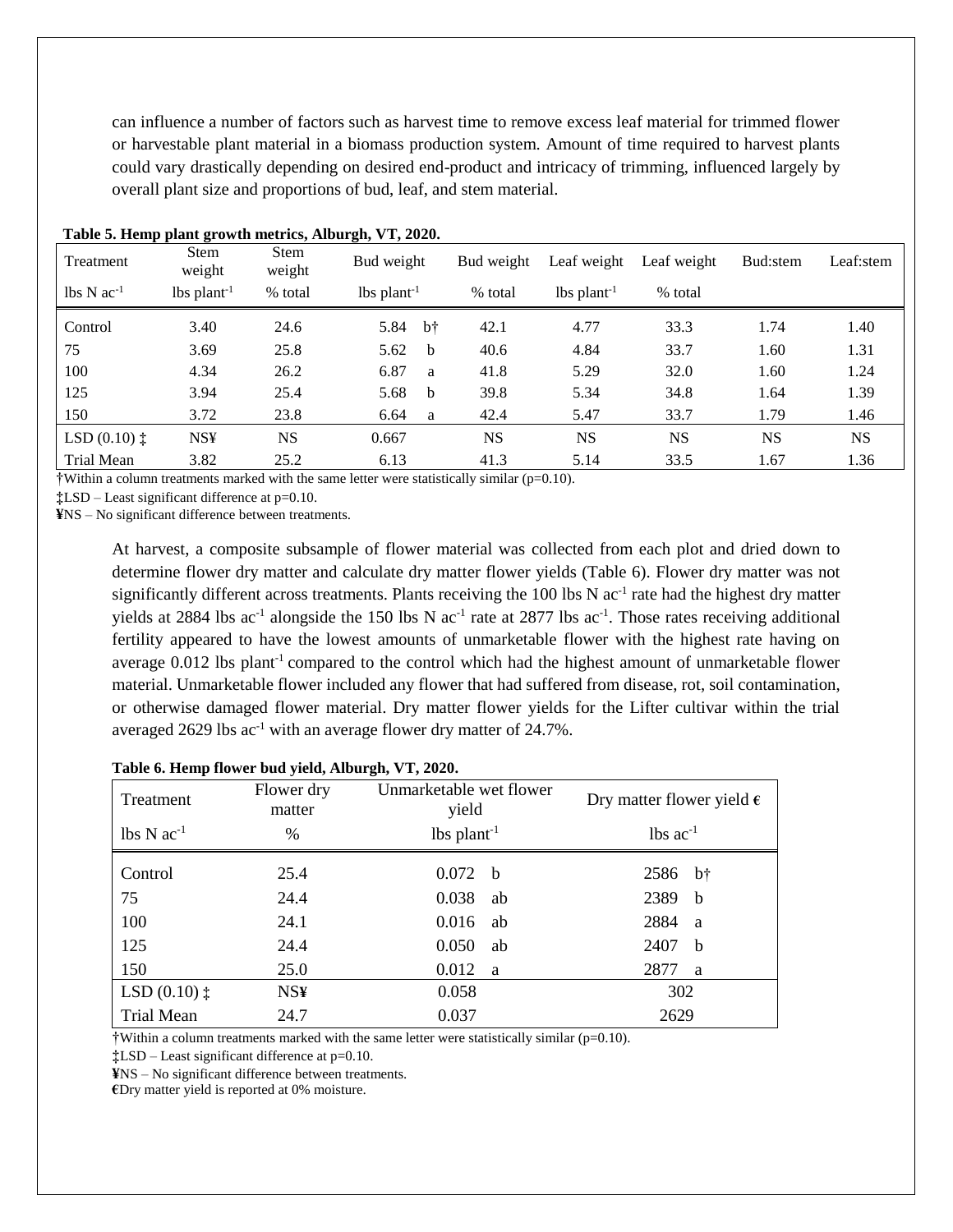Dried flower samples were also analyzed for CBD and THC concentrations and a CBD:THC ratio was calculated (Table 7). Results for cannabinoids are on a dry matter basis (0% moisture). Each of the analyzed cannabinoids, with the exception of D9-THC, showed statistically significant treatment responses to nitrogen fertility rates. For both CBDA and THCA, peak concentrations were observed in the 75 lbs N ac-1 treatment at 18.3% and 0.597% respectively, and was statistically similar to the Control, 100, and 125 lbs N ac<sup>-1</sup> treatments. The CBD concentrations were again highest in the 75 lbs N ac<sup>-1</sup> at 0.738% alongside similarly high values seen in the control at 0.602%. Highest values for total CBD were observed in the 75 lbs N  $ac^{-1}$  treatments at 16.8% and were statistically similar to the Control and 100 lbs N  $ac^{-1}$ treatments at 14.4% total CBD each. The 150 lbs  $N$  ac<sup>-1</sup> treatment was consistently the lowest for all tested values for each analyzed cannabinoid and total cannabinoids resulting in a nearly 4% difference in total CBD. While the concentrations appeared to be impacted by nitrogen fertility rates, the ratio of CBD:THC was not impacted, remaining fairly consistent across all treatments. As concentrations of CBD increased or decreased for a given treatment, THC followed similar trends leading to proportionally similar cannabinoid concentrations for those analyzed.

|                                      |             |     |               |              | D9-             |             |    |             |    |             |              | $CBD$ :    |
|--------------------------------------|-------------|-----|---------------|--------------|-----------------|-------------|----|-------------|----|-------------|--------------|------------|
| <b>Treatment</b>                     | <b>CBDA</b> |     | <b>CBD</b>    |              | <b>THC</b>      | <b>THCA</b> |    | Total THC t |    | Total CBD t |              | <b>THC</b> |
| $\text{lbs} \text{N} \text{ac}^{-1}$ | $\%$        |     | $\frac{0}{0}$ |              | $\%$            | %           |    | $\%$        |    | $\%$        |              | %          |
| Control                              | 15.8        | ab† | 0.602         | ab           | 0.054           | 0.522       | ab | 0.512       | ab | 14.4        | ab           | 28.2       |
| 75                                   | 18.3        | a   | 0.738         | <sub>a</sub> | 0.071           | 0.597       | a  | 0.594       | a  | 16.8        | <sub>a</sub> | 28.3       |
| 100                                  | 15.7        | ab  | 0.570         | <sub>b</sub> | 0.056           | 0.509       | ab | 0.503       | ab | 14.4        | ab           | 28.5       |
| 125                                  | 15.2        | ab  | 0.560         | b            | 0.052           | 0.501       | ab | 0.492       | ab | 13.9        | - b          | 28.3       |
| 150                                  | 14.1        | b   | 0.577         | <sub>b</sub> | 0.047           | 0.455       | b  | 0.447       | b  | 13.0        | <sub>b</sub> | 29.2       |
| LSD $(0.10)$ $\ddagger$              | 3.16        |     | 0.145         |              | NS <sub>Y</sub> | 0.102       |    | 0.110       |    | 2.88        |              | <b>NS</b>  |
| Trial mean                           | 15.8        |     | 0.610         |              | 0.056           | 0.517       |    | 0.509       |    | 14.5        |              | 28.5       |

| Table 7. Hemp flower concentrations, Alburgh, VT, 2020. |  |  |  |  |  |  |  |
|---------------------------------------------------------|--|--|--|--|--|--|--|
|---------------------------------------------------------|--|--|--|--|--|--|--|

†Within a column treatments marked with the same letter were statistically similar (p=0.10).

**‡**LSD – Least significant difference at p=0.10.

**¥**NS – No significant difference between treatments.

 $\overline{\text{t} \cdot \text{Total potential CBD}} = (0.877 \times \text{CBDA}) + \text{CBD}.$ 

 $tTotal potential THE = (0.877 x THEA) +  $\Delta$ -9 THE$ 

There were significant differences across treatments for concentrations of potassium, phosphorus, calcium, manganese, iron, and boron (Table 8). Highest values for potassium, phosphorus, and calcium were seen in the control at 1.94%, 0.635%, and 2.43% respectively. Potassium and phosphorus concentrations reacted similarly with statistically similar values observed in the 75 and 150 lbs N ac<sup>-1</sup> treatments. Lowest values for each of these three nutrients was seen at the  $125$  lbs N ac<sup>-1</sup> treatment. Nitrogen management of soil is closely linked to the plant uptake of a wide number of nutrients. Differences in primary and secondary nutrient uptake could have been impacted by changes in soil pH as a result of increased nitrogen application rates or weather conditions.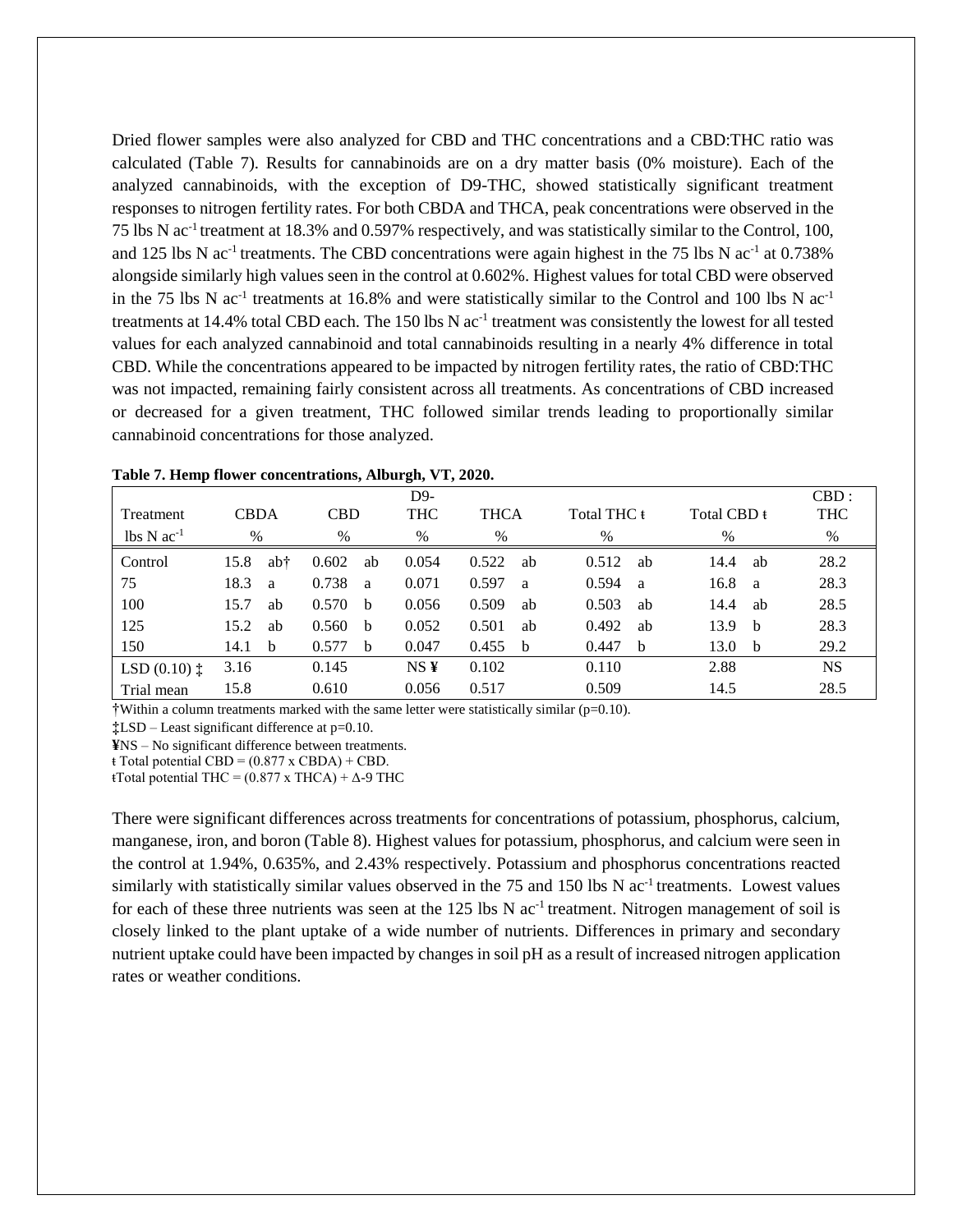| Treatment                                  | Nitrogen  | Potassium |    | Phosphorus |    | Calcium |    | Magnesium       | Carbon    |
|--------------------------------------------|-----------|-----------|----|------------|----|---------|----|-----------------|-----------|
| $\text{lbs} \, \text{N} \, \text{ac}^{-1}$ | $\%$      | $\%$      |    | %          |    | $\%$    |    | $\%$            | $\%$      |
| Control                                    | 2.83      | 1.94      | a† | 0.635      | a  | 2.43    | a  | 0.281           | 17.7      |
| 75                                         | 2.81      | 1.79      | ab | 0.566      | ab | 2.36    | ab | 0.290           | 17.9      |
| 100                                        | 2.81      | 1.71      | b  | 0.530      | b  | 2.35    | ab | 0.273           | 17.8      |
| 125                                        | 2.78      | 1.70      | b  | 0.507      | b  | 2.19    | b  | 0.272           | 18.1      |
| 150                                        | 2.74      | 1.79      | ab | 0.550      | ab | 2.26    | ab | 0.284           | 18.3      |
| LSD $(0.10)$ $\ddagger$                    | <b>NS</b> | 0.17      |    | 0.088      |    | 0.22    |    | NS <sub>Y</sub> | <b>NS</b> |
| Trial Mean                                 | 2.79      | 1.78      |    | 0.557      |    | 2.32    |    | 0.280           | 18.0      |

**Table 8. Hemp whole plant nutrient analysis, Alburgh, VT, 2020.**

†Within a column treatments marked with the same letter were statistically similar (p=0.10).

**‡**LSD – Least significant difference at p=0.10.

**¥**NS – No significant difference between treatments.

| Treatment                            | Manganese |    | Iron |    | Copper          | Boron |    | Zinc      |
|--------------------------------------|-----------|----|------|----|-----------------|-------|----|-----------|
| $\text{lbs} \text{N} \text{ac}^{-1}$ | ppm       |    | ppm  |    | ppm             | ppm   |    | ppm       |
| Control                              | 64.8      | bt | 329  | a  | 9.47            | 29.7  | ab | 40.0      |
| 75                                   | 63.3      | b  | 269  | b  | 8.58            | 27.3  | a  | 36.4      |
| 100                                  | 86.3      | a  | 300  | ab | 8.72            | 31.2  | ab | 38.3      |
| 125                                  | 67.5      | b  | 303  | ab | 8.04            | 26.9  | b  | 36.0      |
| 150                                  | 70.8      | b  | 259  | b  | 9.28            | 26.4  | b  | 38.9      |
| LSD $(0.10)$ $\ddagger$              | 13.6      |    | 53.9 |    | NS <sub>Y</sub> | 4.03  |    | <b>NS</b> |
| Trial Mean                           | 70.5      |    | 292  |    | 8.82            | 28.3  |    | 37.9      |

**Table 8 cont. Hemp whole plant nutrient analysis, Alburgh, VT, 2020.**

†Within a column treatments marked with the same letter were statistically similar (p=0.10).

**‡**LSD – Least significant difference at p=0.10.

**¥**NS – No significant difference between treatments.

## **DISCUSSION**

As we continue to investigate nitrogen response in high cannabinoid hemp, some similarities can be observed between past research done in grain and fiber. Some grain and fiber hemp research have shown that the majority of nitrogen uptake occurs during the first month of growth during vegetative periods. This ends up being a critical growth period for high cannabinoid hemp as well with the rapid uptake of nitrogen occurring during the vegetative production period. Additionally, a positive yield and biomass response in grain and fiber varieties is seen with increased nitrogen application rates from up to approximately 130 lbs N ac<sup>-1</sup>. Past this point, additional nitrogen appears to have no major impact on growth. Within this trial, those treatments that received the highest three nitrogen application rates resulted in greatest whole plant biomass, showing some similarities to past research results in grain and fiber hemp. Nitrogen rates in this study appeared to have an impact on overall plant weight with  $100$  lbs N ac<sup>-1</sup> rate having the highest plant weight. Comparable plant weights were observed in the 125 and 150 lbs N ac<sup>-1</sup> rates with the lowest two treatments also having lowest plant weights overall.

Nitrogen rates within this study also appeared to have some impact on hemp flower dry matter yields for this cultivar, with those treatments receiving 100 and 150 lbs N ac<sup>-1</sup> resulting in highest yields. Additionally,